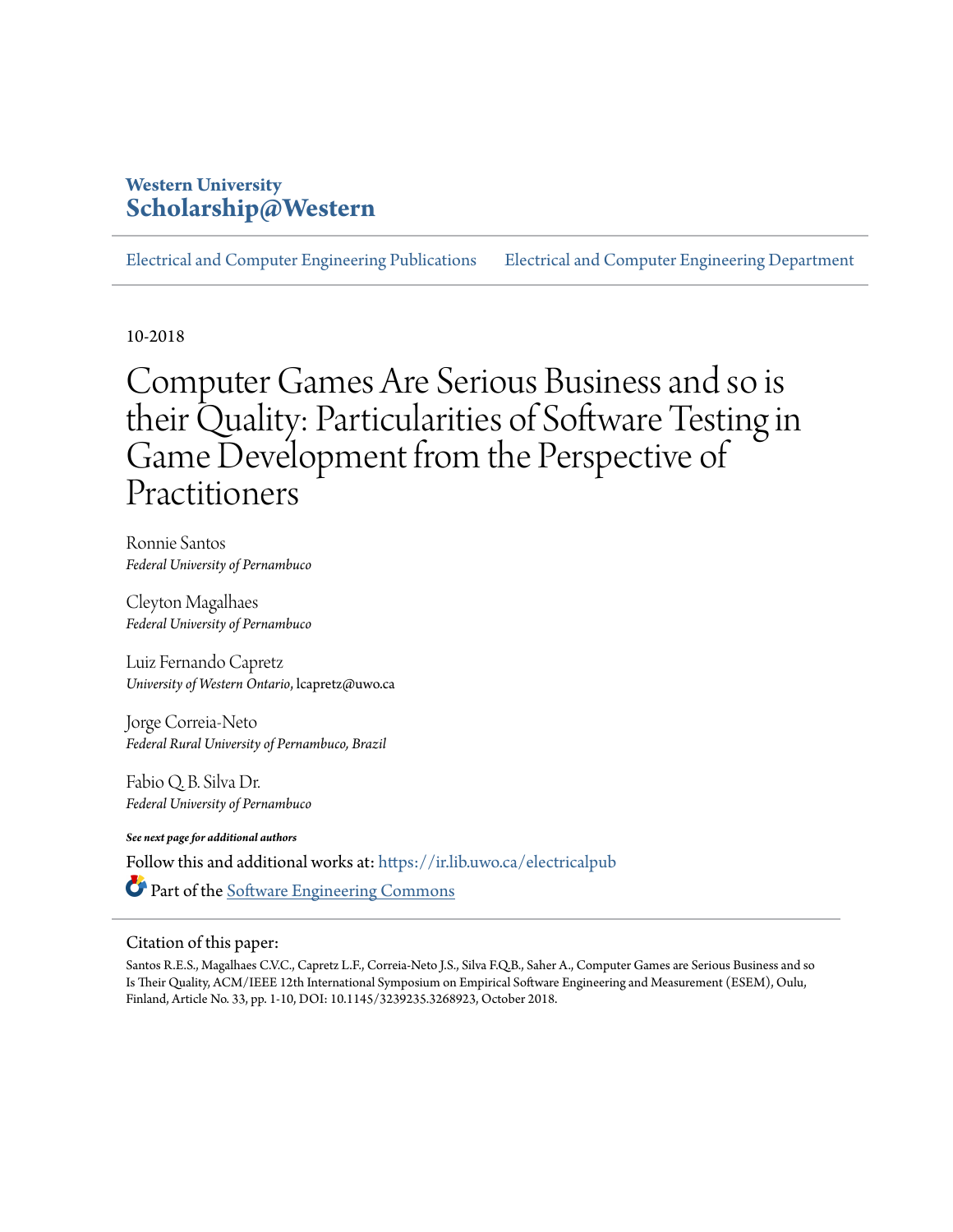# **Authors**

Ronnie Santos, Cleyton Magalhaes, Luiz Fernando Capretz, Jorge Correia-Neto, Fabio Q. B. Silva Dr., and Abdelrahman Saher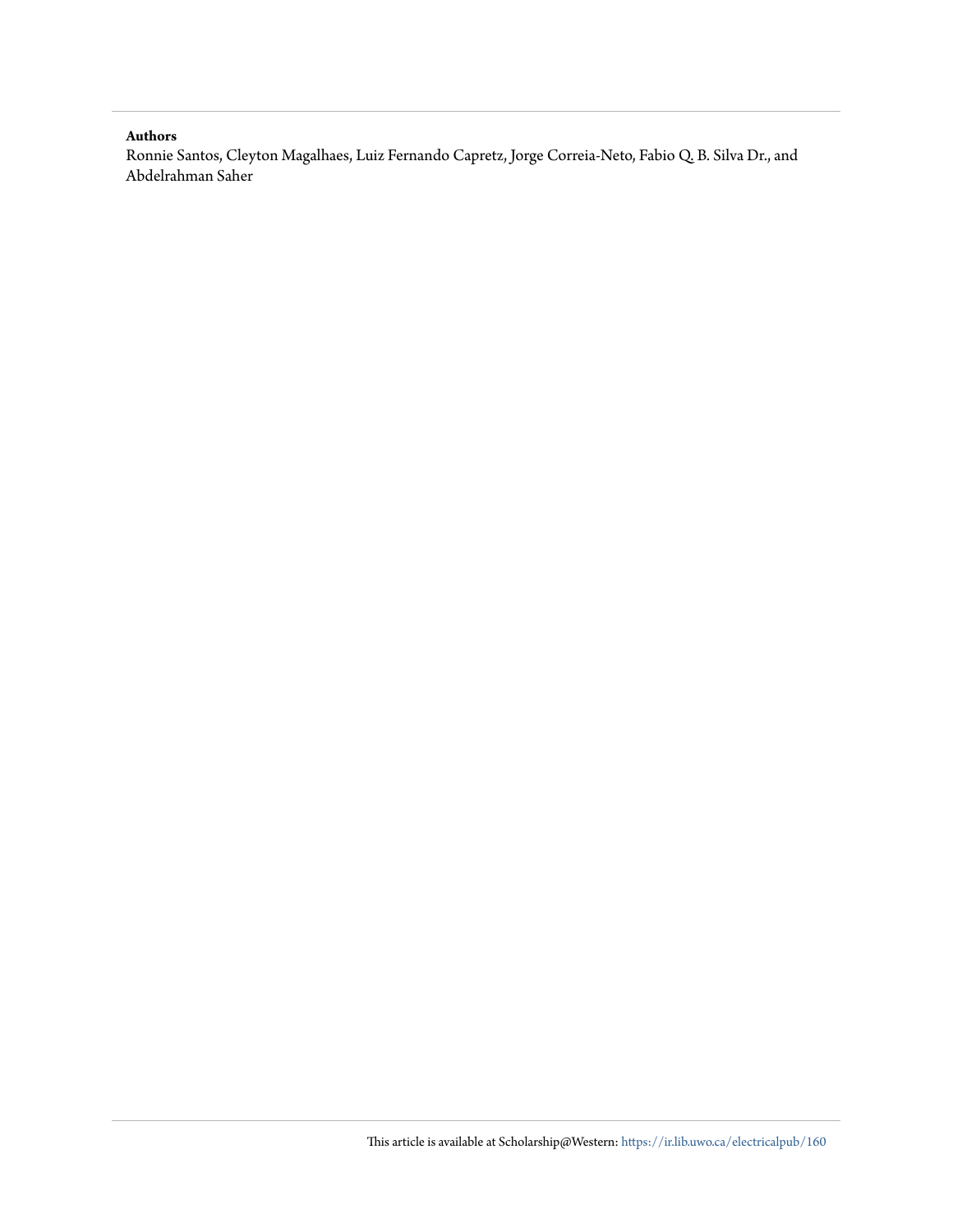# **Computer Games Are Serious Business and so is their Quality: Particularities of Software Testing in Game Development from the Perspective of Practitioners**

Ronnie E. S. Santos Centro de Informática – Universidade Federal de Pernambuco Brazil ress@cin.ufpe.br

Jorge S. Correia-Neto Universidade Federal Rural de Pernambuco Brazil jorgecorreianeto@gmail.com

Cleyton V. C. Magalhães Centro de Informática – Universidade Federal de Pernambuco Brazil cvcm@cin.ufpe.br

Fabio Q. B. da Silva Centro de Informática – Universidade Federal de Pernambuco Brazil fabio@cin.ufpe.br

Luiz Fernando Capretz Electrical & Computer Eng. Dept. Western University Canada lcapretz@uwo.ca

Abdelrahman Saher Appsinnovate - Apps and Game Development Cairo, Egypt admin@a-saher.com

# **ABSTRACT**

**Context**. Over the last several decades, computer games started to have a significant impact on society. However, although a computer game is a type of software, the process to conceptualize, produce and deliver a game could involve unusual features. In software testing, for instance, studies demonstrated the hesitance of professionals to use automated testing techniques with games, due to the constant changes in requirements and design, and pointed out the need for creating testing tools that take into account the flexibility required for the game development process. **Goal**. This study aims to improve the current body of knowledge regarding software testing in game development and point out the existing particularities observed in software testing considering the development of a computer game. **Method**. A mixed-method approach based on a case study and an opinion survey was applied to collect quantitative and qualitative data from software professionals regarding the particularities of software testing in game development. **Results**. We analyzed over 70 messages posted on three well-established network of question-and-answer communities related to software engineering, software testing and game development and received answers of 38 professionals discussing differences between testing a computer game and a general software, and identified important aspects to be observed by practitioners in the process of planning, performing and reporting tests in this context. **Conclusion**. Considering computer games, software testing must focus not only on the common aspects of a general software, but also, track and investigate issues that could be related to game balance, game physics and entertainment related-aspects to guarantee the quality of computer games and a successful testing process.

# **CCS CONCEPTS**

• **CCS → Software and its engineering → Software creation and management → Software verification and validation**

### **KEYWORDS**

Game Development, Software Testing, Mixed-method

# **1 INTRODUCTION**

Over the last decades, computer games began to have a significant impact on society, replacing most of the traditional games and influencing how people in general spend their time. This increase has been boosted by the availability of new consoles, platforms and technologies, which have transformed the development and delivery of games as a continuous growth activity [1]. The proof of the popularity of games is evident in the number of successful games over time and in studies demonstrating that the software gaming industry has grown enormously, acquiring billions of dollars over the years, and reaching a well-established status along with other popular entertainment industries, such as music and cinema [2][3].

Although a computer game is a type of software, the process to conceptualize, produce and deliver a game can involve unusual features, such as the drive for novelty factors, creativity and artistic expression [4]. In fact, the differences between general software and a computer game, along with the differences in the development process to obtain both, has been discussed and published in previous studies.

For instance, Murphy-Hill, Zimmermann and Nagappan [5] identified that it is common in game development to work with less clear requirements, and creativity and the ability to communicate with non-engineers tends to be more highly valued. Further, their research demonstrates the hesitance of professionals to use automated testing techniques in this context, due to the constant changes in game requirements and design, and points out the need for creating testing tools that take into account the flexibility required by the game development process in defining tests.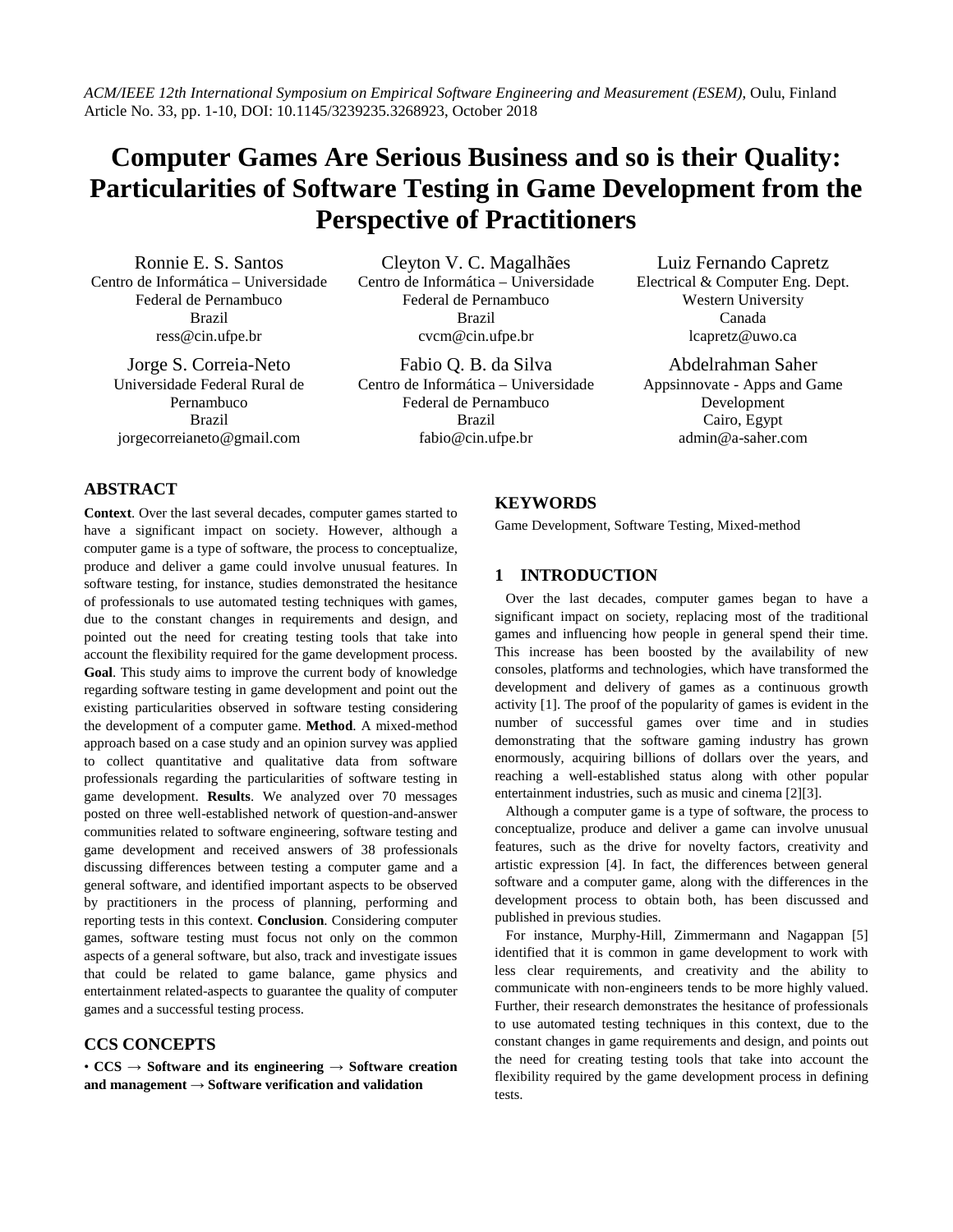Regarding software testing and the game development process, the literature presents studies that discuss different issues related to this theme. For instance, Lewis, Whitehead and Wardrip-Fruin [6] presented a taxonomy of possible failures identified in games to help practitioners to expose bugs in the game. Buhl and Gareeboo [7] described and discussed the use of automated testing to improve game development. Kasurinen and Smolander [8] analyzed how game development companies test their products, and identified that they tend to focus on values such as game content or user experience, instead of reliability or efficiency of the product. Washburn Jr. et al. [9] analyzed the posts of professionals published on a game web forum and used these to identify positive and negative characteristics of game development, including software testing, based on the experiences of developers. We discuss all of this evidence more fully in Section II.B.

This study aims to improve the current body of knowledge regarding software testing in game development, assuming that the development of a computer game has particular characteristics that could differ in comparison with the development of general software, as discussed in [4][5], by performing a mixed-method study to answer the following research question:

*RQ. What are the existing particularities in software testing, regarding the development of computer games?*

To answer this question we first analyzed, as a case study, a set of discussions posted on three well-established network of question-and-answer communities related to software engineering, software testing and game development. Following this, we developed a survey questionnaire and collected opinions from professionals working with software testing and game development to further explore the particularities of software testing in this context.

This paper is organized as follows. In Section 2 we present the conceptual background that supports this study. In Section 3 we describe the research method, instruments and techniques applied to answer our research question. In section 4 we present the main findings, which are discussed in Section 5. Finally, in Section 6, we present our conclusions and directions for future research.

# **2 BACKGROUND**

This section presents the theoretical background that supports this study, as well as related research in a similar context.

# **2.1 Software Testing**

Software testing is the dynamic verification and validation of software, in order to confirm that the product provides the expected planned behaviors. Over the years, the perceptions of software testing among practitioners and researchers has matured into a constructive view, since this activity is no longer seen as a phase that starts only after coding the software aiming to detect failures. Nowadays, software testing is, or should be, a pervasive set of activities throughout the entire software development and maintenance life cycle [\[23\].](#page-14-0) Similar to the software-development life cycle, a software-testing life cycle frequently divides the testing activities into five phases [\[24\]:](#page-14-1)

- *Test Planning*: focused on the construction of the artifacts that will guide the software development and execution: the test strategy and the test plan, which includes activities of estimations, selection of testing approaches, preparation of documents, definitions of tools and assignment of responsibilities;
- *Test Case Development*: focused on the process of writing test cases, and if required, the creation of scripts for automation. Also, can include the creation of test data;
- *Test Execution*: in summary, is the process of setup the environment required to execute the tests and then, perform all the tests (manual and automated), which also includes reporting test results, logging defects, verifications and retesting;
- *Test Closure*: discussions about the testing artifacts and evaluation of the process applied occur at this phase.

In summary, software testing characterizes an important part of the software development, representing, for software industry, one of the keys to reducing errors, maintenance and overall software costs [\[25\].](#page-14-2) Moreover, software testing is a dynamic activity, and the type of software under development can influence how this process is performed.

# **2.2 Related Studies on Software Testing and Game Development**

Software testing is a very important phase of the game development process, and usually game testing is different from software testing in general, because the fast evolution of games has increased the complexity of this activity, which is requiring more diverse tests and simulations [2]. Over the years, researchers have pointed out this difference in software testing in the relation to games, and noted that although software quality is important in both games and in other types of software, the practice of testing appears to differ significantly [5].

A significant difference of the game testing process may be related to test automation. The literature suggests that game testing tends to be a more human-centered activity, since there is a certain level of difficulty in separating the user interface from the rest of the game [5]. In addition, human behavior is also an important factor that is present in computer games and this is difficult to automate. Despite its particular complexity when associated with game development, automated testing is a factor that could significantly improve the development of a game in terms of time and costs [7]. However, there is a lack of material and tools designed to facilitate test automation in games [5].

Game development seems to be friendlier to changes than general software development, even considering agile environments. In game development last-minute changes are usually expected and allowed, and this characteristic can affect even major changes [3]. Therefore, software testing tends to be more flexible in relation to game development, including aspects related to requirements, plans, test cases and estimations.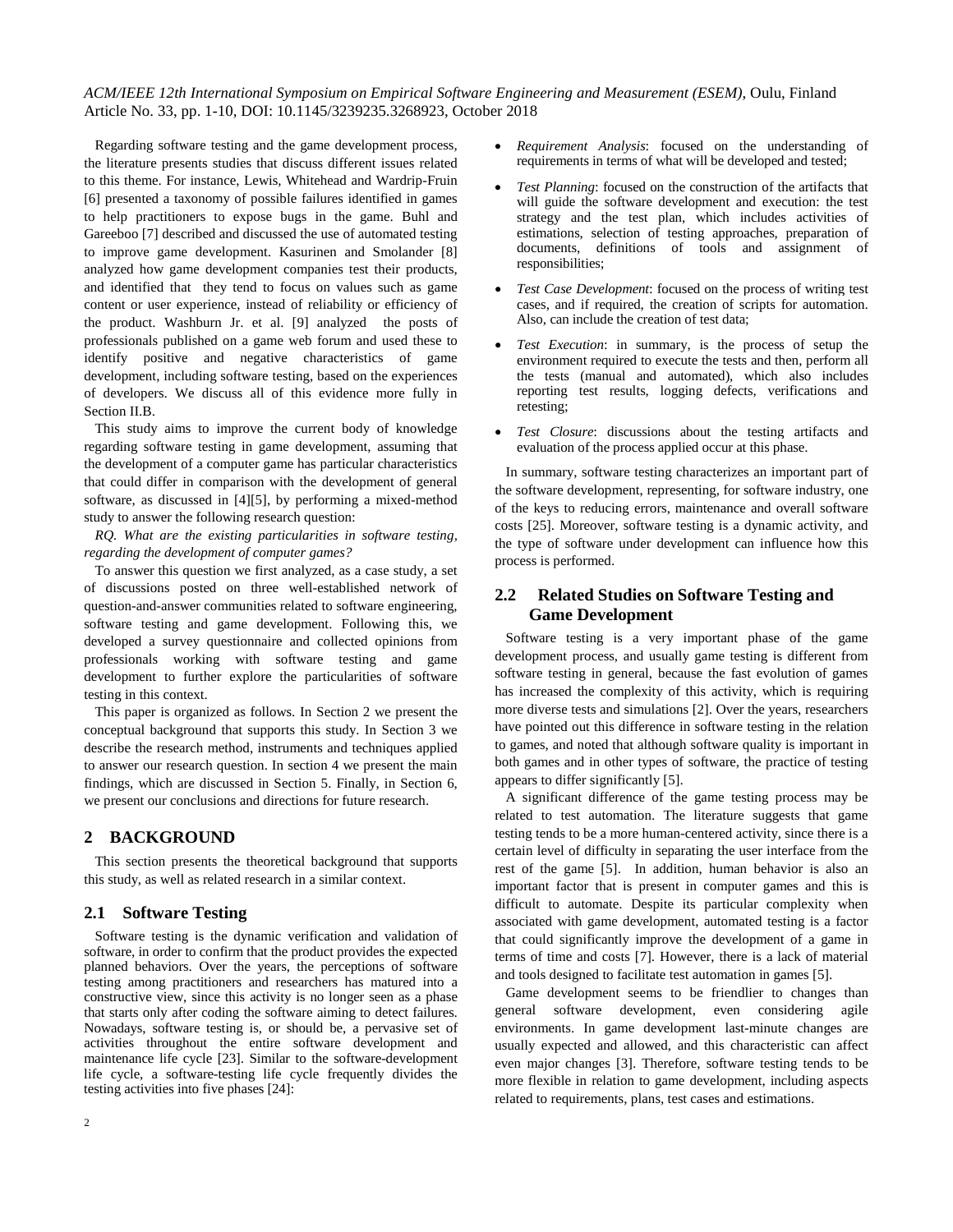Finally, due to the complexity and variant characteristics of different types of games, reporting a failure in a game shall be different from reporting a failure in other types of software [6]. For instance, problems in games can be related to not only coding errors or designing mistakes, but also to balance (game rules), real time event occurrences, object boundaries, and many other factors.

In conclusion, over the years, researchers have gathered evidence on the differences between software testing in general and software testing in the context of game development. However, there is still a lack of information regarding this topic and some phases of the software-testing life cycle in games need to be further explored and discussed.

### **3 METHOD**

In this study, a mixed-method approach was applied to collect quantitative and qualitative data from software professionals regarding the particularities of software testing in game development. In summary, the study was developed in two different stages:

*a) Stage I*: characterized as a case study developed in two parts, to collect qualitative data posted in three communities of Stack Overflow, a reliable online community for software professionals to exchange information regarding several topics of software development. This type of environment have being recognized over the years for provide a large number of high quality useful answers regarding several topics, since their highly active users are typically experts in the main topic discussed in the community [26];

*b) Stage II*: defined as an opinion survey, in which a questionnaire was designed to collect the opinions of professionals regarding testing processes in game development.

Figure 1 illustrates the methodological design followed in this study.



**Figure 1: Research Design.**

Hereafter, all methodological steps performed in this study are presented in detail.

#### **3.1 Stage I: Case Study**

A case study is an empirical inquiry that investigates a contemporary phenomenon within its real-life context, through detailed contextual analysis, when the boundaries between phenomenon and context are not evident [10] [11]. Case studies have been used in diverse research areas, and in software engineering this method may be suitable for exploring the complex interactions among people and technologies. Therefore, some of the activities and issues related to software development are better investigated in their natural settings, in order to achieve deeper understanding and improved results [12].

In this study, the guidelines for conducting case studies [12] and qualitative analysis [13] in software engineering were followed. In addition, general guidelines to perform case studies and qualitative analysis [14] [15] supported this process. Thus, we developed the following steps to perform this case study:

#### *1) Getting Started*

The general motivation to perform this research comes from a discussion raised in a lecture about software testing performed in a software engineering class of a game development course. It was observed that there are differences when testing a game and a regular software (non-game) specially related to the amount of human interaction and different types of users in this context.

*2) Selecting the Case* 

Usually, a case study would require a real-life environment to collect data. Therefore, to complete the research, it would be necessary to identify and select a game development company interested in participating in this study. However, there were some difficulties in identifying such a specific company willing to take part of this study. Therefore, to overcome this limitation, the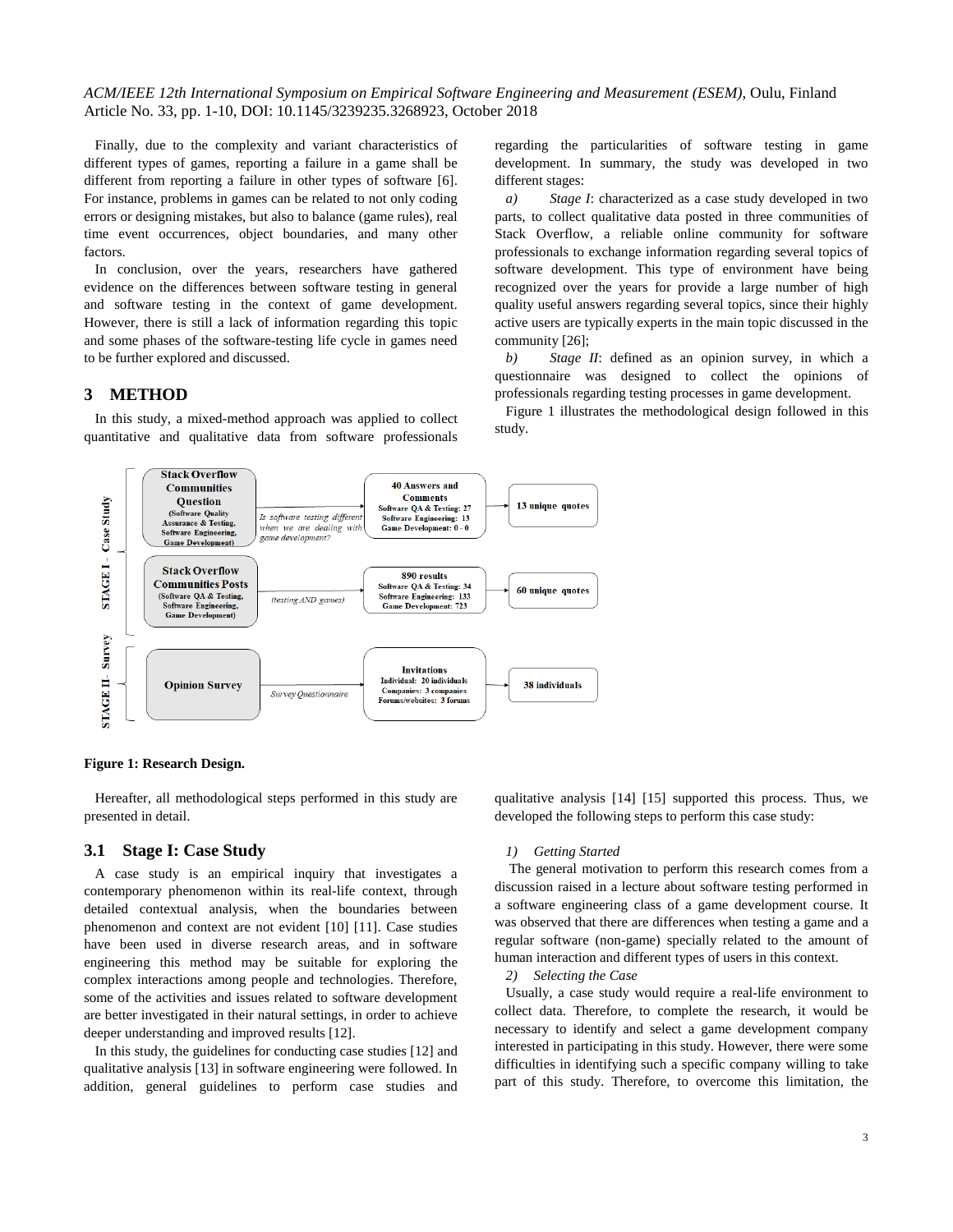Stack Exchange Q&A platform was selected as a data source to collect information about the theme under study.

Stack Exchange Q&A is a network of communities that support discussions of users, experts and researchers on different and specific topics, such as computer programming, software engineering, and several other themes not related to computers or informatics [16]. This platform is a reliable source of data, since the community system of badges and reputation rewards users who provide high quality and well-researched answers. For this specific characteristic, the data stored in this network was used in several studies over the years [16] [17] [18] [19].

#### *3) Data Collection*

Data collection occurred in two different stages, representing two phases. In both phases, we collected data from three different online communities related to the general research question of this research: Software QA & Testing (https://sqa.stackexchange.com), Software Engineering (https://softwareengineering.stackexchange.com) and Game Development (https://gamedev.stackexchange.com).

First, we posted a question in all three communities, asking the opinion of users about the general differences between software testing and game testing. Those interested in discussing this topic were invited to answer the following question: *Is software testing different when we are dealing with game development?* At the end of this process, two weeks after the question was posted, 40 different answers and comments were collected, presenting the following distribution: a) Software QA & Testing: 27 results, b) Software Engineering: 13 results, c) Game Development: 0 results.

Internal rules for the Game Development community barred the question posted in the forum, because users affirmed that such question was discussing a broad topic, and therefore, not allowed in the community. Finally, after the filtering process, 13 different quotes were selected to be analyzed in the next step of the study. The filtering process eliminated answers indicating only links suggestions, posts commenting rules of the community and narrow opinions, just agreeing or disagreeing with answers but without presenting any significant clarifications.

Further, to access more evidence available in the communities, we collected an amount of data from previous existing posts in the platform. Thus, in each above cited community, a search using the term "testing AND game" was performed, retrieving an amount of 890 results among answers and comments to questions about software testing and game development, presenting the following distribution: a) Software QA & Testing: 34 results; b) Software Engineering: 133 results; c) Game Development: 723 results.

After a filtering process, we selected 60 different quotes referring to the theme to analyze in the next step of the case study. The difference between the total number of results and the number of quotations selected is related to the fact that many users used the term game as a synonym or slang for several activities when discussing software processes, such as planning game or discussions to clients. In addition, there were posts discussing the use of games to study and teach software engineering and

software testing. Further, regarding the game development community, many posts referred to the process of testing tools or engines used to develop games instead of discussing the process of testing games under development.

#### *4) Data Analysis*

Qualitative data analysis was applied in this case study, due to the nature of data previously collected - textual data extracted from the discussions obtained from the three communities. Following the guidelines, a qualitative analysis aims to consolidate, reduce, and interpret data obtained from various sources, and make sense of them [15]. This process involves labeling and coding all data in order to categorize, and synthesize information [13].

Data analysis started with open coding of the collected quotations, followed by the construction of post-formed codes referring to a particular piece of text (Figure 2). Following the guidelines, we constantly compared the codes that emerged and then grouped them into categories (Figure 3). As the process of data analysis progressed, we described each identified category as a particularity of software testing in game development and related to one specific phase of the software-testing life cycle following the definitions presented on SWEBOK [23].



**Figure 2: Building Codes**



**Figure 3: Building Categories**

#### *5) Reaching Closure*

Following the guidelines, we compared and contrasted the results obtained in data analysis with findings from the literature in order to raise generalizability at the theoretical level. Finally, a qualitative case study usually requires a member checking phase to consolidate the results, and improve accuracy, credibility, and internal validity of the process [20]. However, the nature of this case, a network of question-and-answer communities, made impracticable the process of re-contacting users to discuss opinions posted months or years before this study. Further, the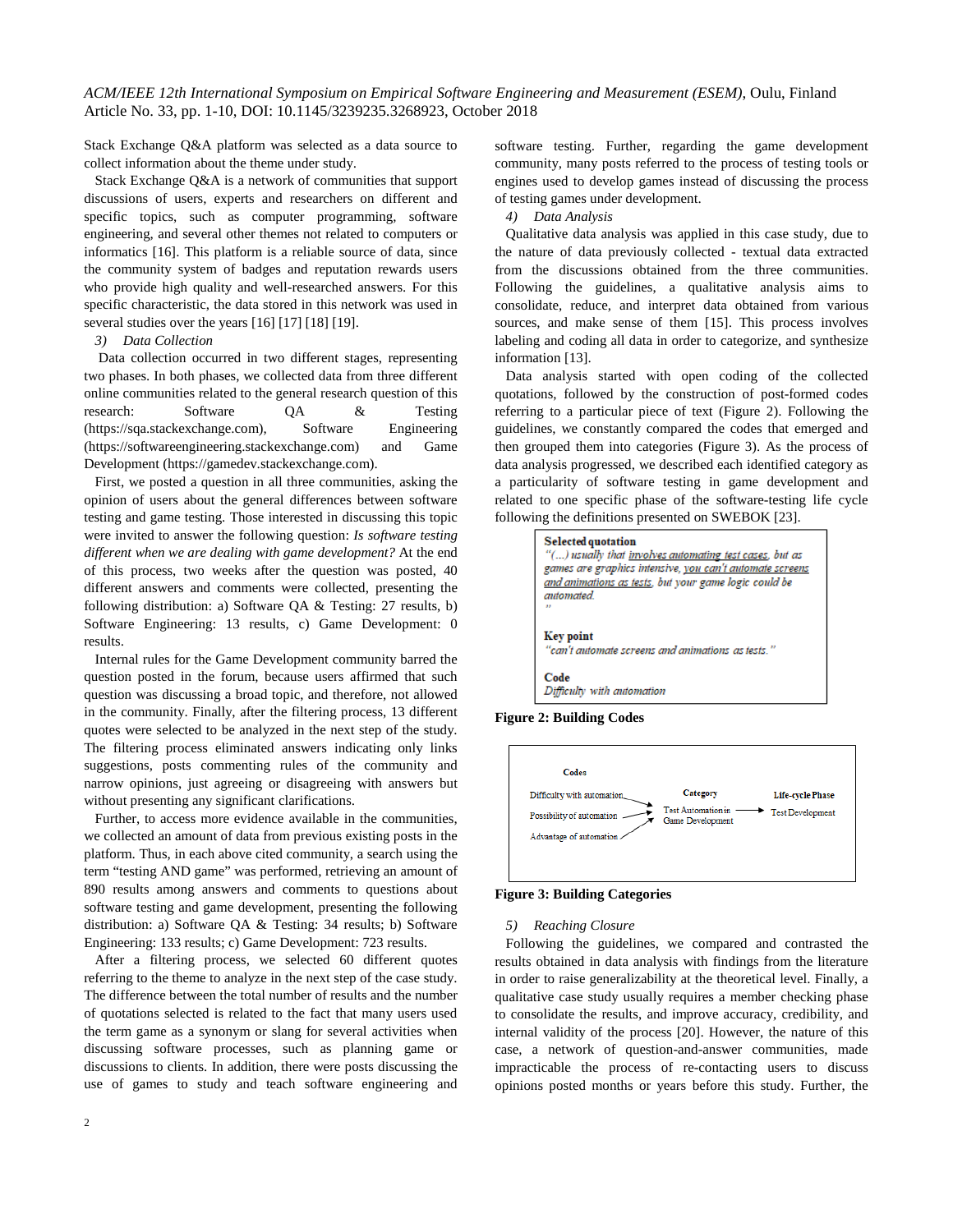results obtained in this stage of the study were obtained through an interpretative perspective of data collected from a specific context; therefore, generalizations of results can be impracticable. However, the results can be re-analyzed to verify transferability to specific contexts.

#### **3.2 Stage II: Survey**

By the end of stage I, the findings obtained from the case study revealed a set of important particularities observed in the process of software testing in the context of games development. However, there was not enough evidence identified to cover all the phases of the software-testing life cycle. Therefore, the second stage of this study aimed to collect further information about the topic, applying a different approach, an opinion survey.

A survey can be defined as a type of research in which individuals are invited to answer questions about one topic or phenomenon and the information provided is used to discuss a topic under study. Thus, in this stage, the guidelines of Kitchenhan and Pfleeger [21] and Linaker et al. [22] were followed to perform a cross-sectional survey, and a questionnaire was applied to collected data from a selected sample of participants. The steps performed in this second stage of the study are described below.

*1) Setting Objectives and Designing the Survey Questionnaire* In this survey the general objective was to collect opinions from different types of professionals regarding the differences among the testing process in general software development and game development. Therefore, following the guidelines, an instrument was developed for a team composed of experts with both research and domain expertise, to provide both technical and practical knowledge about the topic under investigation [22].

In this sense, the questionnaire was constructed by two researchers, with previous experience as software testers in industry and teaching experience in a Game Development course. Further, two academic researchers (PhD professors) reviewed the questionnaire. Both researchers have experience in themes related to software engineering and empirical studies.

To elicit opinions from professionals, the questionnaire included both closed and open questions. The general idea was the design of an instrument that could collect descriptive information from participants and their experience with software testing and with games, along with opinions regarding the information already collected and analyzed in the literature and the case study, and finally, information regarding evidence not observed in the case study. Below, the description of each part of the questionnaire is presented.

- Demographic Questions: Questions designed to collect descriptive information that could characterize the participants of this study;
- Open Question I: Questions designed to collect broad qualitative data about the characteristics of software testing in game development;

• Open Question II: Questions designed to collect qualitative data and that could assess information about the particularities of software testing in game development regarding each specific phase of the software-testing life cycle.

As recommended in the guidelines, a pilot questionnaire was tested and validated in order to identify problems with the questionnaire and responses. After validation and adjustments based on the considerations received from three specialists, two versions of the final questionnaire were implemented and distributed in English and Portuguese. Below we present the English version of the questionnaire.

|                     | <b>Table 1: Survey Questionnaire</b> |                  |
|---------------------|--------------------------------------|------------------|
| $C_{\text{nonmon}}$ |                                      | <b>Ougotiona</b> |

| $Q1 - Name (Optional)$<br><b>Demographic</b><br>Q2 – Email (Optional)<br><b>Questions</b><br><b>Descriptive</b><br>Q3 - Organization you work for (Optional)<br>Q4 - Highest completed level of education<br><b>Information</b><br>Q5 - Years of professional experience in Software<br>Development (in years)<br>Q6 - Current job position/role<br>Q7 - Years of experience in your current position/<br>role<br>Q8 - Years of experience working with game<br>development<br>Q9 - How frequently would you say that you<br>interact with games?<br>() Never<br>() Rarely () Sometimes<br>$()$ Often<br>() Almost Always<br>Q10. Do you have any experience with software |
|----------------------------------------------------------------------------------------------------------------------------------------------------------------------------------------------------------------------------------------------------------------------------------------------------------------------------------------------------------------------------------------------------------------------------------------------------------------------------------------------------------------------------------------------------------------------------------------------------------------------------------------------------------------------------|
|                                                                                                                                                                                                                                                                                                                                                                                                                                                                                                                                                                                                                                                                            |
|                                                                                                                                                                                                                                                                                                                                                                                                                                                                                                                                                                                                                                                                            |
|                                                                                                                                                                                                                                                                                                                                                                                                                                                                                                                                                                                                                                                                            |
|                                                                                                                                                                                                                                                                                                                                                                                                                                                                                                                                                                                                                                                                            |
|                                                                                                                                                                                                                                                                                                                                                                                                                                                                                                                                                                                                                                                                            |
|                                                                                                                                                                                                                                                                                                                                                                                                                                                                                                                                                                                                                                                                            |
|                                                                                                                                                                                                                                                                                                                                                                                                                                                                                                                                                                                                                                                                            |
|                                                                                                                                                                                                                                                                                                                                                                                                                                                                                                                                                                                                                                                                            |
|                                                                                                                                                                                                                                                                                                                                                                                                                                                                                                                                                                                                                                                                            |
|                                                                                                                                                                                                                                                                                                                                                                                                                                                                                                                                                                                                                                                                            |
|                                                                                                                                                                                                                                                                                                                                                                                                                                                                                                                                                                                                                                                                            |
|                                                                                                                                                                                                                                                                                                                                                                                                                                                                                                                                                                                                                                                                            |
|                                                                                                                                                                                                                                                                                                                                                                                                                                                                                                                                                                                                                                                                            |
|                                                                                                                                                                                                                                                                                                                                                                                                                                                                                                                                                                                                                                                                            |
|                                                                                                                                                                                                                                                                                                                                                                                                                                                                                                                                                                                                                                                                            |
|                                                                                                                                                                                                                                                                                                                                                                                                                                                                                                                                                                                                                                                                            |
|                                                                                                                                                                                                                                                                                                                                                                                                                                                                                                                                                                                                                                                                            |
| testing automation?                                                                                                                                                                                                                                                                                                                                                                                                                                                                                                                                                                                                                                                        |
| Q11. In your opinion, how is software testing<br><b>Open Questions</b>                                                                                                                                                                                                                                                                                                                                                                                                                                                                                                                                                                                                     |
| General<br>different when the software being developed is a<br>I<br>$-$                                                                                                                                                                                                                                                                                                                                                                                                                                                                                                                                                                                                    |
| <b>Opinions</b><br>game?                                                                                                                                                                                                                                                                                                                                                                                                                                                                                                                                                                                                                                                   |
| Q12. What aspects of software testing would you<br>regarding testing                                                                                                                                                                                                                                                                                                                                                                                                                                                                                                                                                                                                       |
| consider as different or particular to the process of<br>games                                                                                                                                                                                                                                                                                                                                                                                                                                                                                                                                                                                                             |
| testing a game?                                                                                                                                                                                                                                                                                                                                                                                                                                                                                                                                                                                                                                                            |
|                                                                                                                                                                                                                                                                                                                                                                                                                                                                                                                                                                                                                                                                            |
|                                                                                                                                                                                                                                                                                                                                                                                                                                                                                                                                                                                                                                                                            |
|                                                                                                                                                                                                                                                                                                                                                                                                                                                                                                                                                                                                                                                                            |
| Requirement Analysis<br><b>Open</b> Questions                                                                                                                                                                                                                                                                                                                                                                                                                                                                                                                                                                                                                              |
| Q13. What would you say is different when a<br>п<br>General<br>$\sim$                                                                                                                                                                                                                                                                                                                                                                                                                                                                                                                                                                                                      |
| testing team is working on understanding the<br><b>Opinions</b>                                                                                                                                                                                                                                                                                                                                                                                                                                                                                                                                                                                                            |
| regarding<br>requirements of a game?                                                                                                                                                                                                                                                                                                                                                                                                                                                                                                                                                                                                                                       |
| software-testing<br>Q14. Would you agree that "a game development                                                                                                                                                                                                                                                                                                                                                                                                                                                                                                                                                                                                          |
| process seems to be more friendly to changes in<br>life cycle in game                                                                                                                                                                                                                                                                                                                                                                                                                                                                                                                                                                                                      |
| requirements than the development of software in<br>development                                                                                                                                                                                                                                                                                                                                                                                                                                                                                                                                                                                                            |
| general"?                                                                                                                                                                                                                                                                                                                                                                                                                                                                                                                                                                                                                                                                  |
| <b>Test Planning</b>                                                                                                                                                                                                                                                                                                                                                                                                                                                                                                                                                                                                                                                       |
| Q15. Test planning is the phase of software testing                                                                                                                                                                                                                                                                                                                                                                                                                                                                                                                                                                                                                        |
| commonly related to the definition of a test strategy                                                                                                                                                                                                                                                                                                                                                                                                                                                                                                                                                                                                                      |
| and a test plan, which includes activities of                                                                                                                                                                                                                                                                                                                                                                                                                                                                                                                                                                                                                              |
| selection<br>of<br>estimation,<br>testing<br>approaches,                                                                                                                                                                                                                                                                                                                                                                                                                                                                                                                                                                                                                   |
| definitions<br>of<br>tools<br>and<br>assignment<br>οf                                                                                                                                                                                                                                                                                                                                                                                                                                                                                                                                                                                                                      |
| responsibilities. What particular characteristics                                                                                                                                                                                                                                                                                                                                                                                                                                                                                                                                                                                                                          |
| would you say that these tasks have when a game is                                                                                                                                                                                                                                                                                                                                                                                                                                                                                                                                                                                                                         |
| under development?                                                                                                                                                                                                                                                                                                                                                                                                                                                                                                                                                                                                                                                         |
| <b>Test Case Development</b>                                                                                                                                                                                                                                                                                                                                                                                                                                                                                                                                                                                                                                               |
| Q16. Two important steps of software testing are                                                                                                                                                                                                                                                                                                                                                                                                                                                                                                                                                                                                                           |
| the process of writing test cases and creating scripts                                                                                                                                                                                                                                                                                                                                                                                                                                                                                                                                                                                                                     |
|                                                                                                                                                                                                                                                                                                                                                                                                                                                                                                                                                                                                                                                                            |
| to automate the execution of tests. Do you believe                                                                                                                                                                                                                                                                                                                                                                                                                                                                                                                                                                                                                         |
| that there is any relevant difference in performing                                                                                                                                                                                                                                                                                                                                                                                                                                                                                                                                                                                                                        |
| these tasks when a game is the object of the test?                                                                                                                                                                                                                                                                                                                                                                                                                                                                                                                                                                                                                         |
| Q17. What would you say is most important to<br>observe and consider when developing test cases                                                                                                                                                                                                                                                                                                                                                                                                                                                                                                                                                                            |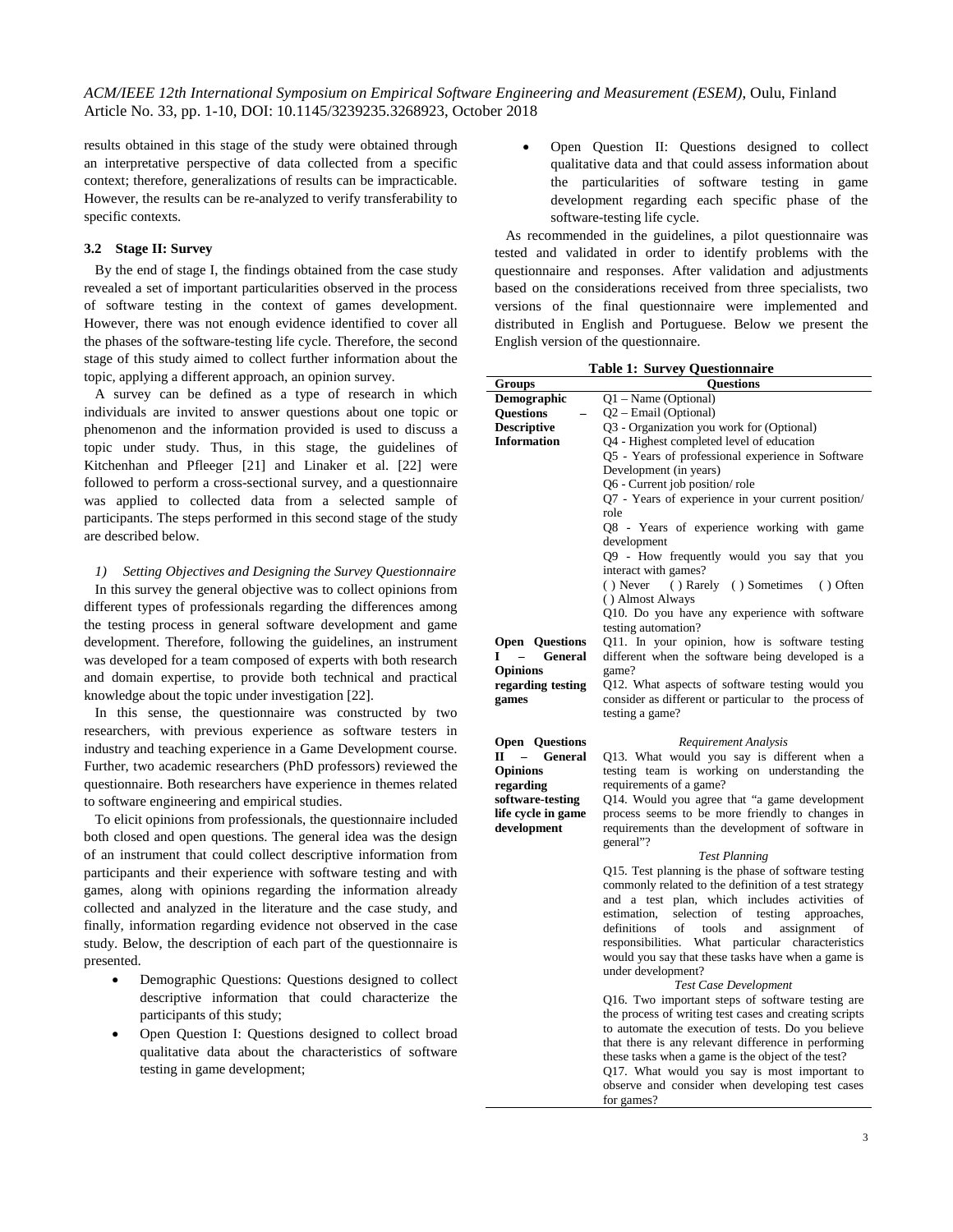> Q18. What would you point to as relatively harder to automate when testing games? *Test Execution*

> Q19. In summary, testing execution is the process of test and retest features, and then, report test results. How might this process vary or differ when the software under development is a game?

> Q20. Do you believe there are types of bugs that are present only or mostly in games? Which would be they?

> > *Test Closure*

Q21. Test closure is the last phase of the softwaretesting life cycle and is related to evaluation of the whole testing process. How would you define a successful testing process of a game and how is that different from testing used for regular software

#### *2) Population, Sample and Procedure*

Similar to the case study, this survey also faced some limitations regarding the selection of participants to answer the questionnaire. Firstly, the guidelines suggest that a research survey needs a welldefined target population, which means a group of individuals to whom the survey applies, that is, the total number of individuals who are able to answer the questionnaire. Therefore, a target population is represented as a finite list of all its members.

However, in this study, a broad topic is under investigation and the exact population is undefined, because considering the main research problem "software testing in game development," a welldefined population would be composed of all software testing professionals working with game development in the world. Thus, as discussed in the guidelines and similar to the results of the case study, the results of this survey cannot be universally generalizable for a population in a positivist perspective. However, at the theoretical level, the results can support analytical generalization and potential transferability to other contexts.

Following the guidelines, we performed the sampling process applying a convenience sampling. In this process, we obtained responses from professionals who were available and willing to take part in the study and individuals from the personal contacts list of the authors that had the profile to participate in the study were personally invited to answer the questionnaire.

In this case, the ideal profile of participants would be professionals working directly in testing activities in game development companies or game development projects, such as testers, developer-testers, QAs, test managers and test leaders. However, similar to the previous stage (case study), there was a limitation in identifying and contacting a representative number of professionals with this specific characteristic to participate in this study.

To overcome this problem, we extended the sample to include professionals with other characteristics, and included individuals who had enough previous experience to opine about the theme under investigation. This extension included general software professionals, such as developers, testing professionals, managers and software analysts from different types of software companies, but who have worked with games during any period of their professional life. For that, the survey included a question to

investigate whether the respondent had experience working with game development at any time or not. Thus, we grouped the individuals invited to answer the questionnaire into two groups.

- Group I: We invited professionals working with software testing in three companies based in Brazil to answer the survey. These companies are characterized as follows: Company A is a test center that holds a partnership with an international mobile phone company. Company B also holds a partnership with an international mobile phone company, and the agreement includes not only testing activities, but also the development of new products. Company C is a private software organization specialized in software development and innovative software solutions in several business domains, such as finance, telecommunications, government, industry, services, and energy. All three companies had in their portfolio the development and/or testing of games and apps based on games. In this process, the invitation, along with the survey questionnaire (Portuguese version), was emailed to project managers and team leaders and they were asked to forward the invitation to their teams;
- Group II: We selected professionals working with software testing and with game development from the contact list of the authors and invited them to answer the questionnaire. This group also included individuals identified on LinkedIn as interested in participating of this research. In this case, the invitations were directly sent by email to authors' contacts, sent by direct message to individuals identified on LinkedIn, and also posted on the authors' public pages.

#### *3) Data Analysis*

By the end of the data collection, 41y different professionals answered the survey questionnaire providing opinions on their experience about game software testing. Then, we applied both qualitative and quantitative analysis to explore the content of the collected opinions.

To analyze the textual data collected from open questions, we applied the process that involves labelling and coding the quotations provided by the respondents. This is the same process applied on the case study and described in Fig. 2 and Fig. 3.

On the other hand, the answers of closed questions were analyzed using descriptive statistics in order to present the characterization of the sample and the distribution of participants' answers. In this phase, we explored the data with support of MS Excel™, which we also used to generate graphics and tables.

## **4 RESULTS**

This section presents the results obtained from this research. In summary, each stage and step performed produced data input to the next stage, and at the end, the whole study presents a set of findings regarding the particularities of software testing in game development.

#### **4.1 Case Study Results**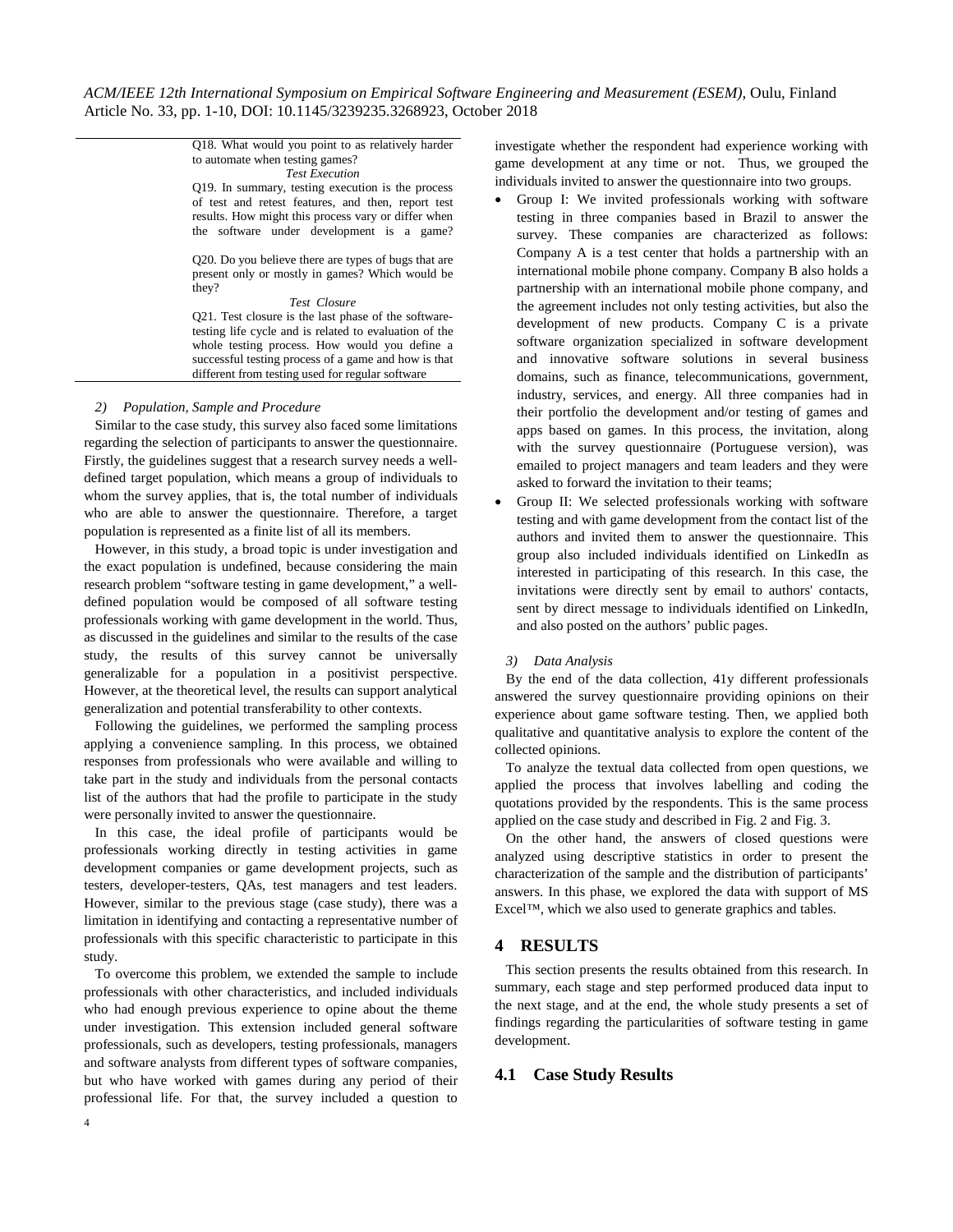The general results pointed out that testing a game might differ from testing a non-game software in many aspects. Testing a game is a process that usually face some particularities related to coverage of the tests regarding the physics of the game and, the variety of possible test scenarios and flows. Further, estimations regarding dynamic and possible variable requirements, together with metrics that are not easily measured, such as entertainment or fun, are among the factors that should be considered by software testers in this context.

#### *4.1.1 Case Study - Part I*

The case study started by asking individuals of three different online communities on Stack Exchange (Software QA & Testing, Software Engineering and Game Development) whether software testing is different when they are dealing with game development or not. Following this, while individuals commented their experience working in game development, we collected 40 answers with 13 unique quotes regarding software testing, as illustrated in Figure 1. This data was analyzed following the qualitative process described in Figure 2 and 3, and the results obtained demonstrated that the main difference in testing games is related to the phases of test planning and test case development.

Considering Test Planning, individuals discussed that, in games, there are specific measures that are uncommon or absent in regular software, which are difficult to measure or even observe due to their abstract nature. These measures are related to fun, entertainment, gameplay and other user experience aspects and their occurrence on the game could be too complex to plan and evaluate in terms of software testing. Data analysis showed that practitioners see on these factors one of the greatest challenges of game testing.

*"It's difficult for the testing tool to measure the degree of entertainment or the consistency and realism of the scenes the user see". (IN012)*

*"For instance 'fun factor' testing is something unique to games. Since they are an entertainment product. Games are not only supposed to work intuitively and it should provide a good user experience." (IN008)*

Further, an effective test planning process for games should consider specific *professional skills* for testers that will be allocated to develop and execute the tests. These professionals should be able to understand the principles and the characteristics behind games and especially understand the game development context, to guarantee the quality of the game and a successful testing execution, as demonstrated in the following quotes.

*"Game tester should have the same general knowledge base as a software tester but with a special focus of what makes games unique". (IN007)*

*"I've never found a more dedicated group of testers in any other domain, since they want to test the software. They're having fun. They're addicted and sleeping next to the computer". (IN013)*

Regarding Test Case Development, individuals pointed out that the *test cases creation* is an activity that can involve a more complex process in testing games, due to the enormous alternative ways that players can execute the software, differently from individuals using a software with a well-defined number of actions, as illustrated in the quotations below.

*"For regular software, it can be assumed that most (legitimate) users will attempt to use the software as designed, attempting to find the happy path. With game testing, players will often attempt to break some aspects." (IND002)*

*"Games are more immersive and interactive than other software, gamers will try almost everything beyond your imagination." (IN004)*

*"Simply put, the number of possible unique ways to do something in context of games, can be mathematically, very very large." (IN010)*

Software test automation is another activity that requires attention when the software under testing is a game due to the characteristics of game requirements, which might be not just associated to high levels of changes, but also, related to multifaceted elements of user interaction and experience, turning many games' features very difficult to develop test automation, as presented below.

*"You can auto-test things like file format loaders but how will you write a unit test that taking damage from a bomb exploding while simultaneously trying to grab the bomb and put your shield." (IN001)*

*"Test automation is used to mainly test simpler, non-interactive game aspects, such as making sure there is no gap on this map, all trees are taller than 3 meters." (IN005)*

To this point, this study gathered a relatively small number of particularities regarding game testing, by asking practitioners to spontaneously comment their experiences in game development. In this process, we collected evidences about only two phases of the software-testing life cycle, so far. Therefore, the second stage of this case study selected and analyzed about 890 messages posted on the three online communities of Stack Exchange, identifying new evidence on 60 unique quotes. These messages were posted on the communities over the years, and the first identified quote related to game testing is from 2010.

#### *4.1.2 Case Study - Part II*

From the amount of 60 messages and comments, over 73% of messages were posted on the Game Development community, followed by 13% of messages found in the Software Testing community and more 13% in the Software Engineering community. This new amount evidence was successfully applied to enlarge the results of this study, since the data collected brought new information regarding other phases of the software-testing life cycle in games, such as Requirement Analysis. However, over 91% of messages were related to Test Planning and Test Case Development, which was applied to confirm the findings obtained in the first phase of this case study and to improve the understanding acquired so far, adding new information to the research.

Regarding Requirements Analysis, individuals described game features as changeable and naturally variable, since the list of requirements are used to evolve and change over time as designers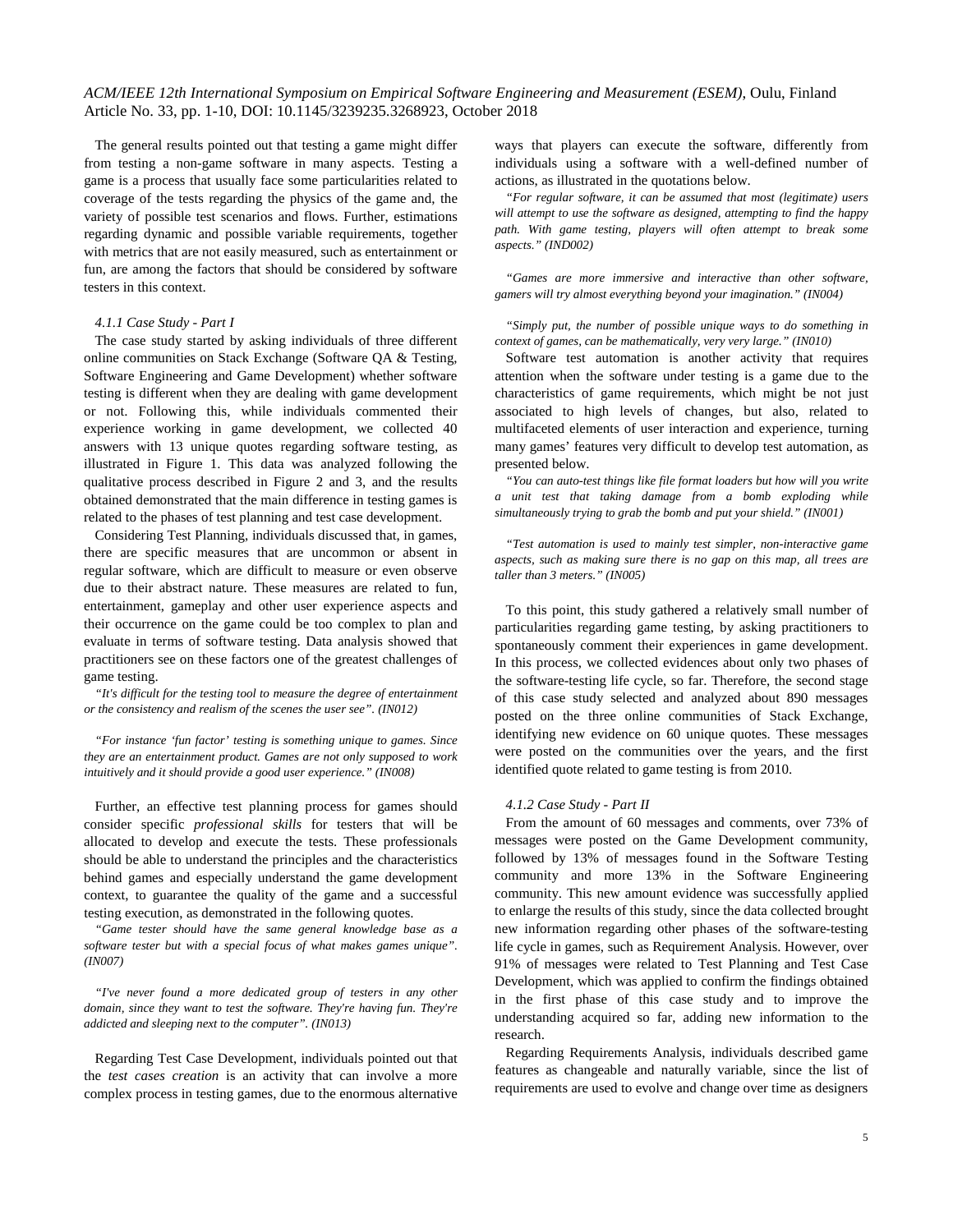and developers identify better approaches to improve user interaction and experience in the game, as illustrated by the following quotes.

*"Games rarely have exact specifications when started. And if they do, they always change and evolve during the development process." (IN043)*

*"I'll have to make changes to already released episodes, requiring me to keep testing them." (IN071)*

Further, as demonstrated in the quotes below, the way to improve the quality of requirements and consequently the tests themselves would be related to how close users and stakeholders are involved in the Requirements Analysis process to help testers to define what they expect from the game.

*"One shouldn't start by writing tests or code, but instead, should get back to the stakeholders and work with them to produce sane requirements." (IN026)*

*"Requirements validation could include things like unit testing and verification of features with users, which is invaluable for a developer without a large QA department at his back." (IN062)*

Regarding Test Planning, findings from the second stage of the case study confirmed particularities observed before, such as the need for software testers with skills of a gamer in some level, which will facilitate the process of identifying and reporting bugs, as illustrated below.

*"Games are more reliable if at least one member of the test group is a skilled gorilla tester, masterful at ad-hoc testing." (IN034)*

*"Game companies need testers who are genuinely interested in what they're doing." (IN034)*

*"You need professional testers who thoroughly test all the edge-cases of your game, systematically looks for bugs." (IN034)*

Further, aspects related to metrics that are difficult to observe and access in games were also observed by individuals at this point.

*"There is no test for fun in games, and there is no test for usability of a graphical user interface." (IN042)*

*"Large part of the bugs are art/graphics related (holes in collision meshes, wrong textures whatever, glitch in the depth of field shader)." (IN047)*

The general idea to overcome this problem could be associated to the strategy applied in the testing game process. Multiple approaches combining unit tests, manual testing, automated tests and exploratory tests are not only appreciated in this context. A test strategy, gathering all this approaches, might be mandatory to obtain the level of quality expected in a game. Moreover, despite the general principle that exhaustive testing is impractical in software development, game testing needs to predict certain level of test repetitions (higher than in regular software) and the associated costs to that.

*"Combining multiple approaches to achieve a high level of confidence in the functional quality and reliability of your game." (IN035)*

*"While in some cases you can unit test everything, it's usually not practical to achieve 100% coverage and, especially in games, can be quite difficult." (IN037)*

*"Spending hundreds of hours developing test automation for every little nook and cranny can also be bad. Find a middle ground between automation and playtesting." (IN040)*

*"What no unit test can do, however, are the complex interactions of multiple paths of game logic interacting." (IN055)*

*"In game testing, you may be asked to do things like play the same level 800 times until you can figure out the exact steps needed." (IN060)*

For Test Case Development, the new findings confirmed the complex process of writing test cases for games due to the enormous number of scenarios and flows that needs to be checked in the game.

*"With too many modes and flags, the game can quickly become very difficult to test, because of the number of possible variants." (IN024)*

*"For a single action game, it may take dozens, or even hundreds of times to playtest each level to make sure they are balanced." (IN056)*

Nevertheless, in this second stage of the case study, by exploring messages and comments posted over the years, it was possible to identify evidence proposing solutions to overcome the problem related to too many scenarios, flows and different types of users that have to be considered, turning the activity of writing test cases into a less complex process. Thus, for games, this activity might include the definition of personas that represent groups of players divided by type, involve the designers and analysts in the process of defining test cases, in order to prioritize flows and identify lack of coverage, and finally, using exploratory testing as many as possible to observe physics and balance in the game, as observed in the quotes below.

*"With personas, you can design tests to appeal to each type of persona. For example, the hardcore gamer is going to skip the tutorials and jump right in. While the noob will likely spend all the time in the introductory sections". (IN014)*

*"Have your system designers write edge case test plans for testers. They should also have an idea of where the system interacts with others." (IN032)*

*"The testers should be exploring edge cases and pushing the game to its logical limits, not validating your own wobbly code you couldn't be bothered to test." (IN038)*

Finally, regarding testing automation on games, the findings confirmed the considerable high level of difficult to automate tests in this context. However, some evidence of successful cases of automation in games were identified and this finding can be suggestive to guide practitioners. Basically, there are parts of a game where test automation is impracticable, however, aspects related to game configuration, customizations, and main flow (optimal flow) can be automated in the direction of exhaustive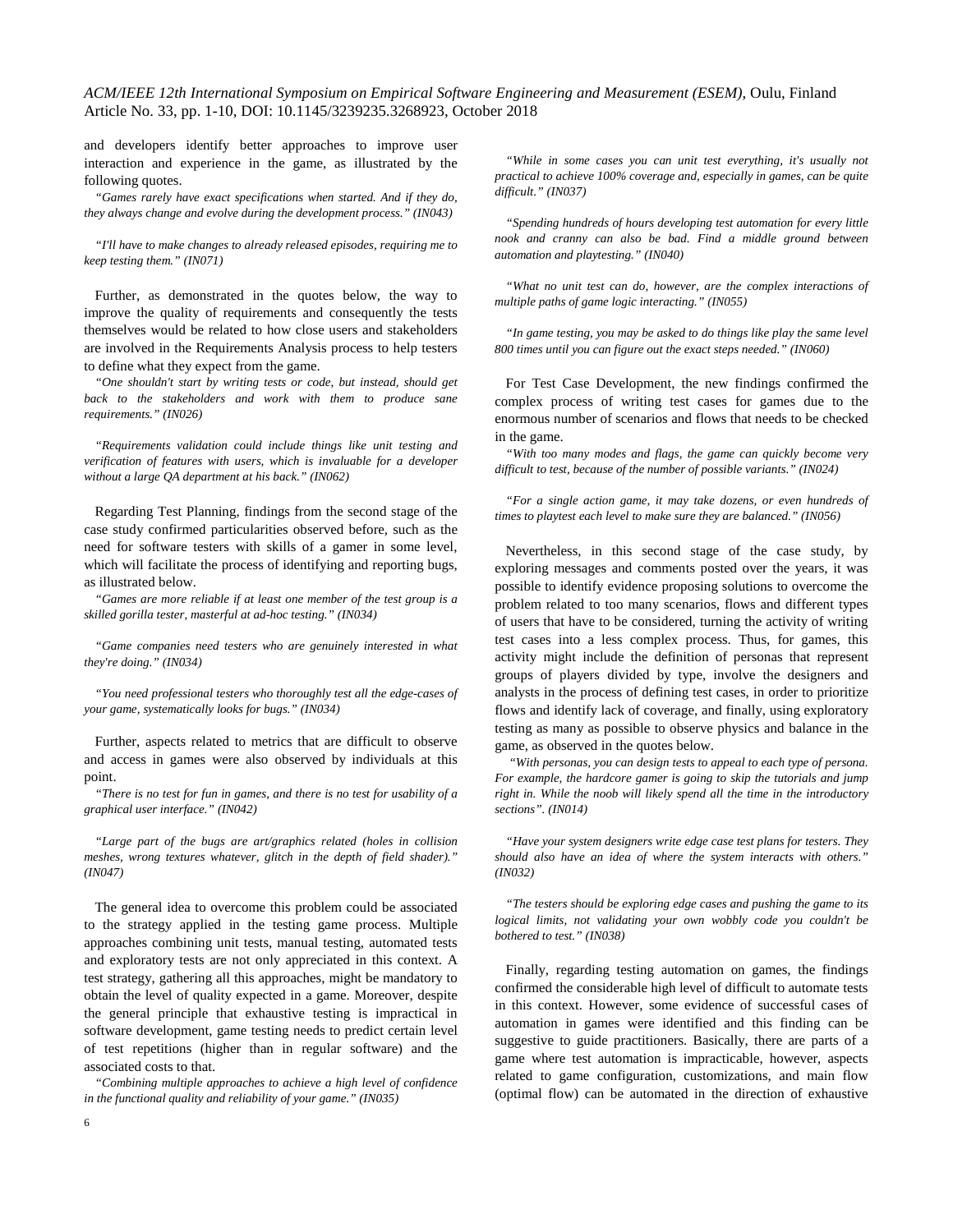testing, and also to reduce test time and effort. Therefore, the combination between automation and manual testing would be the best way to guarantee quality of a game, as illustrated below.

*"Also the freedom of movement present in most games and the randomization of other elements on a typical game that makes to feel it as more "realistic" are usually a nightmare for applying pure automated tests: in fact a human tester will find more quickly and more errors than any automated test. (IN022)*

*"Basic tests during our automated build process were a huge win. This included tasks such as creating a character, transferring maps, running some scriptable UI tests and looking for expected behavior." (IN063)*

*"Usually that involves automating test cases, but as games are graphics intensive, you can't automate screens and animations as tests, but your game logic could be automated." (IN066)*

In summary, the results of the case study were the first step to enlighten the particularities related to software testing in game development. However, there is no identified evidence regarding two specific phases of software-testing life cycle, namely, Test Execution and Test Closure. Therefore, more data was needed to be collected in order to identify as precise as possible the peculiarities of game testing and build a more complete body of knowledge about this theme. Therefore, we applied a survey questionnaire in a sample of practitioners in order to gather further evidence to this research.

#### **4.2 Survey Research**

This section starts presenting a brief description of the sample of individuals that participated of this survey, and then presents the summary description of the answers to the survey questions.

#### *4.2.1 General Characterization of the Sample*

The survey received answers from an amount of 41 professionals. Nevertheless, 3 individuals had no previous or current experience with game development or declared that they interact with games in only rare opportunities, therefore, they were excluded from the survey and a total of 38 individuals composed the final sample, which presents the following characteristics:

- Regarding geographic distribution, the final survey included individuals from 13 different countries, being 50% (10/38) of participants from Brazil, followed by 7.9% (3/38) from Canada and 7.9% (3/38) from Singapore. There was 2 participants from Germany and 2 participants from Finland, thus each country represents 5.9% (2/38) of the sample. Finally, there was 1 participant (2.6%) from each of the following countries in the sample: Romania, United Arab Emirates, Portugal, Norway, Sri Lanka, Morocco, Austria, Egypt and India;
- Regarding the current role or position, 31.6% of individuals (12/38) were working as software tester or testing activities, 31.6% of individuals (12/38) were software developers, 13.2% of individuals (5/38) were working with software

design, 5.3% (2/38) were software requirements analysts and 5.3% (2/38) were software managers. Further, there were 13.2% of participants (5/38) not currently working with software development, but in academic position as researchers or professors. As these individuals had a background related to game development, they were included in the final sample;

- The average experience of the individuals in the sample is 5.5 years, in which the most experienced individual is working in software development for 30 years and the less experienced for less the one year. The standard derivation in this case was 6.3 years. Further, regarding experience in the current position, the sample presented an average of 2.41 years and standard derivation of 3.70 years.
- Regarding experience with games, when asked how often the individuals interact with games, over 47% (18/38) of participants answered *almost always,* while over 26% (10/38) of individuals answered *often* and over 26% (10/38) answered *sometimes*. This is an important information because some participants that answered the questionnaire affirmed that they *rarely* interact or have interacted with games, therefore, they were excluded from the final sample, in order to maintain the strength of the collected evidence.
- About testing automation, over 83% of the testers in the sample (10/12) affirmed that they have experience in automation and related activities in software testing. Further, other professionals such as developers affirmed they have work with software automation in some level.

After characterizing the survey sample, the answers for questions related to testing games were analyzed using the same qualitative process applied in the case study and described in Figures 2 and 3.

#### *4.2.2 General Differences Between Software Testing and Game Testing*

Practitioners pointed out the differences that they observed while working with games in comparison with their experience in working with general software development, and regarding software testing the differences can be grouped in three groups: user orientation, scope definitions and graphic details. All evidence collected in this phase of the survey is consistent with what was previously observed in the case studies.

Over 47% of individuals in the sample (18/38) believe that the main difference between testing a game and a regular software lies on the game requirements and the scope definitions of the project. Since both, games and regular software, have different aspects involved, expected results and variety of target users, requirements can be very unstable and scope definitions might be difficult to state, which will directly impact testing definitions, plan and estimations. This perception is illustrated in the quotes bellow.

 *"I believe that one of the difficulties to test a game is the frequent changes this type of software can have over the time." (IN091)*

*"Even simple games could have complex rules and dynamic processes involved, everything is related to the scope of the project." (IN099)*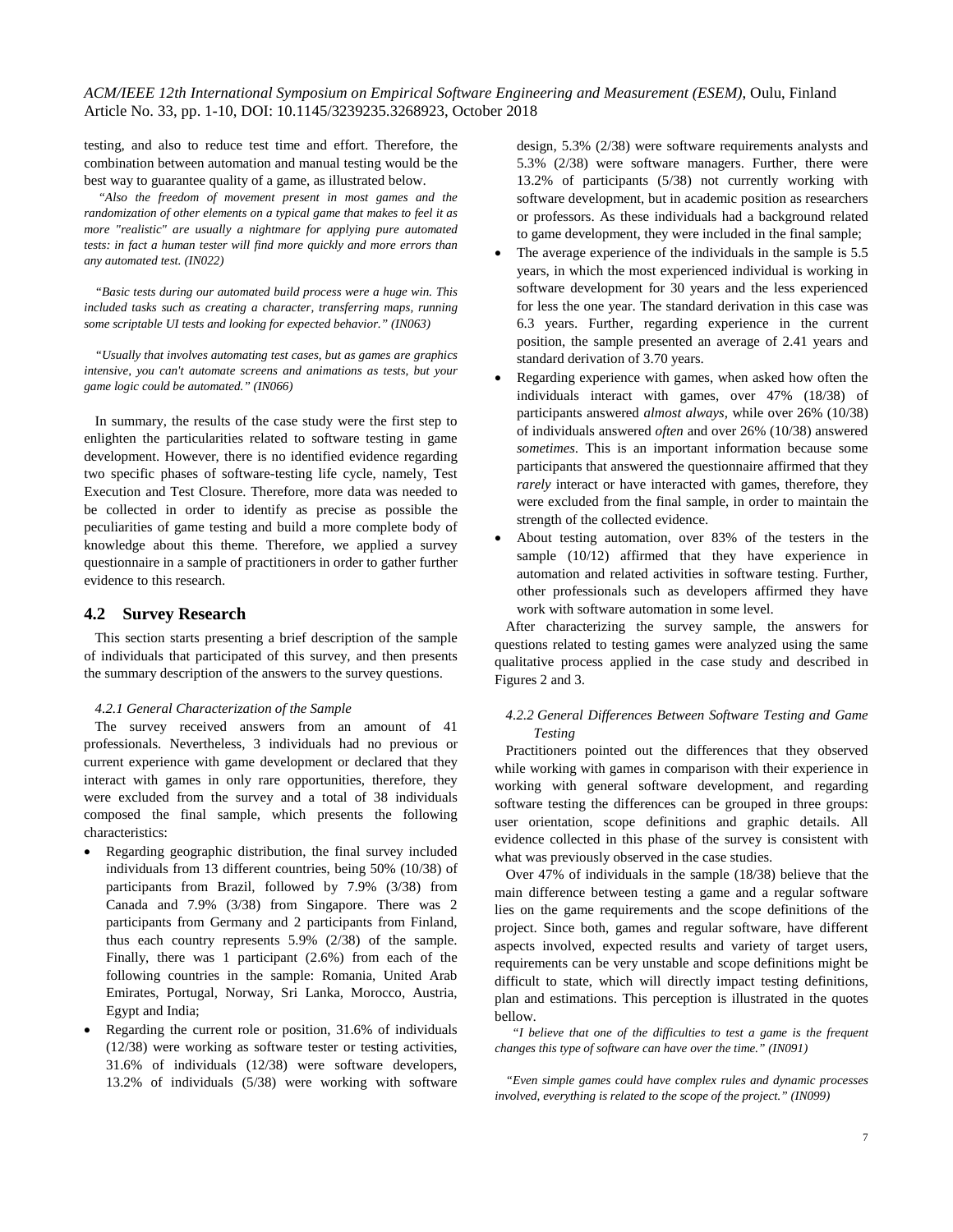*"Games are not real things, hence you have to think what the gamer needs". (IN086)*

*"Testers need to know what is the main motivation for users to play and keep playing the game and then verify this." (IN094)*

Following this, over 42% of individuals believe that is more difficult to test a game than a regular software because of a range of different and specific human-centered interactions that might be presented in games. In this case, it would be relatively difficult to check the level of entertainment in games, depending on various types of players and their unpredictability while playing the game, as illustrated below.

*"I think games are more difficult to test than regular software, because a testing tool cannot measure the level of entertainment of the user." (IN077)*

*"Many software will work like a calculator, it's math, it will work or not! Game is like an experience, so it has different outcomes depending on the user, then you should considerate testing the human aspects behind the software." (IN097)*

A small percentage of participants  $(5% - 2/38)$  commented that the main particularity of games in comparison to regular software is related to graphical interface details, which is an extremely important element in games, however, is less representative in other types of software. Thus, since games are part of a very specific context, part of the professionals working in software testing might have limited experience regarding tests such graphical elements.

*"We should not only test the functional requirements of the game. Many games are considered "heavy" and consume a lot computational [graphical] resources." (IN079)*

*"Usually, in regular software, the main concern is whether the functionality is working or not, graphical details is something that demands more attention in games. So for games you have to separately test the game functionality and then, the performance, optimization and quality of graphics and images." (IN092)*

Finally, 5% of participants (2/38) affirmed that there are differences between testing games and testing a regular software. However, they did not provide a detailed opinion that could be analyzed.

#### *4.2.3 Particularities of Software-Testing Life Cycle in Games*

When asked about each individual phase of software-testing life cycle in games, practitioners confirmed the information gathered in the case study, regarding Requirements Analysis, Test Planning and Test Development. However, the survey collected information on how to overcome problems in these phases. Further, evidence was collected to characterize Test Execution and Test Closure, presenting the particularities of these two activities in the context of games.

In general, Requirement Analysis in game testing is characterized by practitioners as volatile and mutable, as

previously observed. For this, simple practices could be effectively applied in order to improve this process in testing, such as effective communication among testers and all parties involved in the process (including users) and documented detailed information about the variety of users and their motivations to play the game.

 *"Volatility and lack of expressiveness of game requirements are main challenges in testing games." (IN091)*

*"Communication between all parties involved. There is no way to gather all requirements at the beginning. Agile is better method." (IN085)*

*"Since games are from a context that is highly dependent on the state of art, everything needs to be carefully defined from the start, otherwise, changes can negatively impact test plans". (IN0111)*

Regarding, Test Planning and Test Case Development, there was no major differences between what was observed in the case study and what was collected on the survey. The data presented in the two studies is consistent, and no new evidence was identified. On the other hand, the survey was effective in collecting information about Test Execution, since no evidence about this phase of software-testing life cycle was identified so far. Thus, over 60% (23/38) participants agreed that there are specific types of bugs that are more common in games, and commented their experience about this question. Following this, the most common type of defect in games would be those related to physics and game rules, and since these are elements that directly affect user experience and aspects of entertainment and fun, testers need to be careful in verifying this kind of issues, as demonstrated below.

 *"Yes, certainly, games provide more possibility of actions that were not planned then regular software, thus, the variety of rules open a variety of possibilities for bugs" (IN098)*

 *"Especially the physics of the game and the mechanics of characters are more likely to crash." (IN104)*

*"Bugs that allow cheating or give advantages in multiplayer games are very uncommon in other types of software." (IN080)*

The second type of bug that is more common in games is related to images and the disposition and harmony of graphical elements on the screen and testers should be aware not just about this issues but also about related bugs, such as incompatibility problems, as follows.

 *"Did you ever see online videos about bugs or crashes on Power Point? Of course not, but there is a series of videos showing bugs about visual deficiencies in games." (IN097)*

 *"Yes, bugs are usually related to game appearance and aesthetics." (IN104)*

Practitioners also pointed out performance issues as something that needs attention from software testers, since the way that the game runs can provide good experience for players, especially when considering online games.

 *"Yes, performance. It is important to check system delays." (IN078)*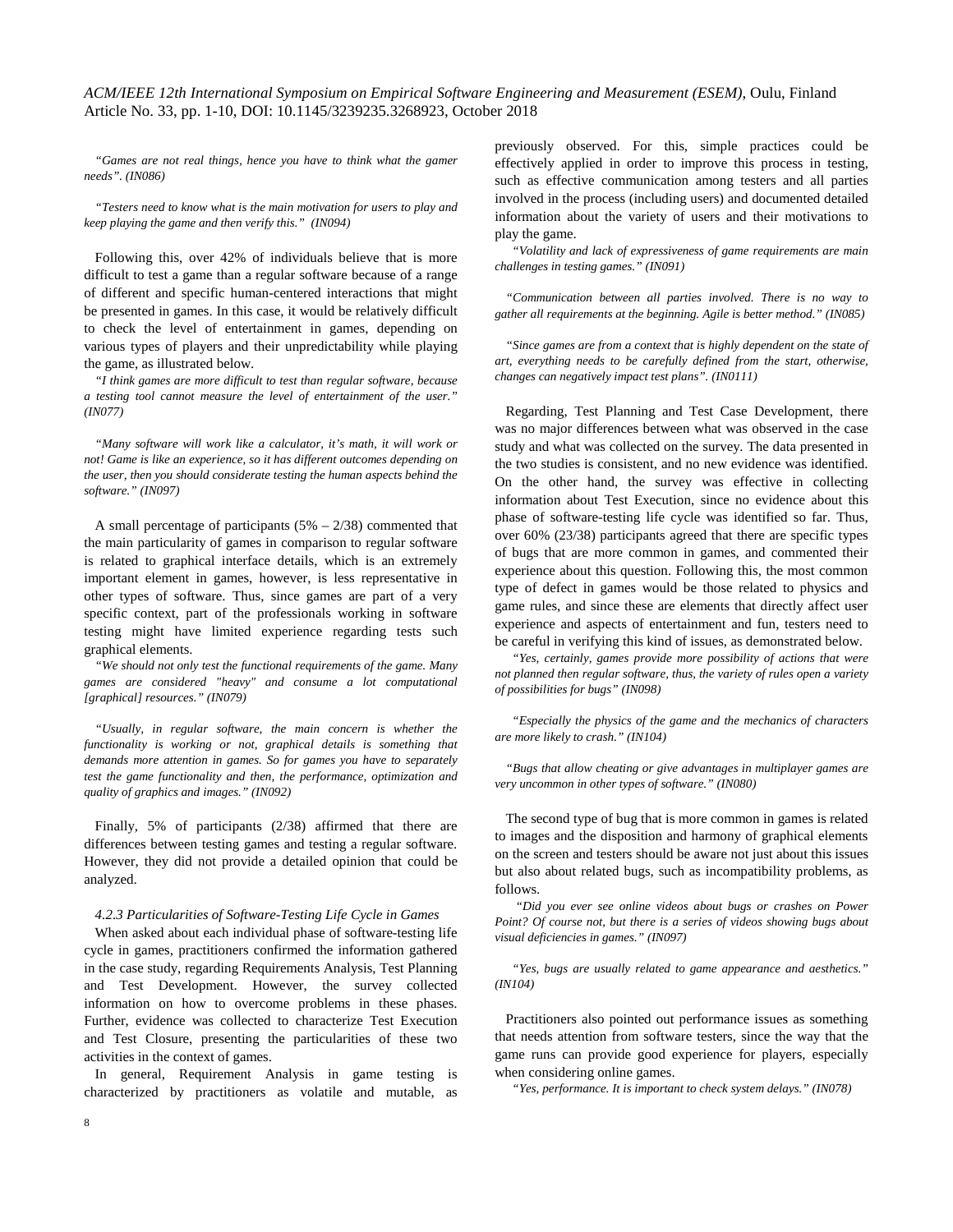*"There are failures related to screen refreshing rates and data transference that are critical for online games, for example." (IN104)*

Finally, regarding Test Execution, over 23% (9/38) of participants (9/38) believed that there is no specific type of bugs for games and over 15% of individuals (6/38) say they have no answer for this question or preferred not to opine.

The survey was also effective in identifying evidence about Test Closure in the software-testing life cycle considering the context of games, since no information regarding this activity was found in the case study. Despite of almost 58% of participants (22/38) did not believe that there are no particularities associated to this activity in game testing, the remaining of the sample believed that the final report in this context should include information about the coverage of the tests divided into at least three categories: coverage of requirements, coverage of flows and coverage of graphic elements. Thus, this report can be applied to improve testing plan activities in the future, regarding estimations of time, costs and allocation of professionals, depending on the type of game under development.

# **5 DISCUSSIONS**

By applying a mixed-method approach based on a case study and a survey research, this study contributes to the improvement of the current body of knowledge regarding software testing and game development. During the development of this study, the evidence found in the literature was limited to a generic discussion on the limitation of test automation in games due to human-centered activities and human behavior presented in this context, and pointed out the lack of material and tools to automate. Further, researchers discussed on how friendly to changes games can be and hypothesized that the complexity and variant characteristics of different types of games would drive practitioners to a different process of reporting a failure, different from other types of software.

On the other hand, this current research gather a more extensive set of evidence presenting a more comprehensive group of information with general results regarding differences between software testing and game testing, and more importantly, specific particularities observable in each individual phase of softwaretesting life cycle. These specific aspects are summarized below.

| <b>Table 2: Particularities of Game Testing</b> |  |  |
|-------------------------------------------------|--|--|
|                                                 |  |  |

| <b>Test Phase</b> | <b>Observable Particularities</b>                           |
|-------------------|-------------------------------------------------------------|
| Requirem          | 1. Game requirements are more susceptible to changes        |
| ents              | than regular software.                                      |
| <b>Analysis</b>   | 2. Changes in requirements are resultant of the exploratory |
|                   | process to better represent human-centered aspects on       |
|                   | games.                                                      |
|                   | 3. Effective communication among test engineers and         |
|                   | stakeholders involved in the process, especially game       |
|                   | players, would be the best strategy to reduce the impact of |
|                   | requirements changing along the project.                    |
|                   |                                                             |
|                   | 4. In order to improve testing activities, game requirement |
|                   | specification might include detailed information about the  |
|                   | different type of users targeted by the game, along with    |

| Test<br><b>Planning</b>                    | their motivations to play and to keep playing the game.<br>5. Games are a type of software that often include<br>uncommon measures that are difficult to access and<br>therefore difficult to test, such as entertainment, fun and<br>behavior.<br>6. Test plans should consider the complexity behind these<br>measures in terms of estimation, schedule and resources<br>allocation.<br>7. A strategy combining multiple approaches of unit tests,<br>manual testing, automated tests and exploratory tests<br>might be one of the keys to overcome the complex<br>measure problem and guarantee coverage.<br>8. Game testing is a process in which the professional<br>skills of testers can determine the level of success of the<br>result. Therefore, test plans should include the allocation<br>of testers that have familiarity with games.                                                                                                                                                                                   |
|--------------------------------------------|----------------------------------------------------------------------------------------------------------------------------------------------------------------------------------------------------------------------------------------------------------------------------------------------------------------------------------------------------------------------------------------------------------------------------------------------------------------------------------------------------------------------------------------------------------------------------------------------------------------------------------------------------------------------------------------------------------------------------------------------------------------------------------------------------------------------------------------------------------------------------------------------------------------------------------------------------------------------------------------------------------------------------------------|
| <b>Test Case</b><br><b>Developm</b><br>ent | 8. Test cases creation is more complex in games than<br>regular software, due to the enormous number of flows,<br>input and outputs that could be involved in a single game<br>action, which might be increased by number of different<br>types of users.<br>9. The definition of people and the process of creating<br>groups of players is a strategy that could help the creation<br>of test cases, reducing the number of possible flows and<br>enabling prioritization and coverage.<br>10. Due to singularity of some game requirements,<br>automation scripts are very difficult to implement and<br>maintain.<br>11. Some aspects of human interaction in games are<br>impracticable for test automation. However, features<br>related to game configuration, customizations and standard<br>flows might be automated, reducing time and effort on the<br>tests. Further, the groups of players and personas defined<br>in the previous phases of the test process will improve the<br>range of flows that could be automated. |
| Test<br><b>Execution</b>                   | 12. Testers must be aware of the most common types of<br>bugs in games. In this type of software, issues could be<br>concentrated in the game physics and rules, especially<br>when there are multiple procedures to perform the same<br>action. In addition, graphical elements<br>and<br>system<br>performance deserve a careful checking process.                                                                                                                                                                                                                                                                                                                                                                                                                                                                                                                                                                                                                                                                                   |
| <b>Test</b><br><b>Closure</b>              | 13. Final test report and lessons learned might include<br>details of tests coverage regarding requirements, flows and<br>scenarios, and graphic elements. This information would<br>be useful for feedback and planning future processes.                                                                                                                                                                                                                                                                                                                                                                                                                                                                                                                                                                                                                                                                                                                                                                                             |

We believe that the characterization of particularities in computer game testing presented in this study might improve the way games are developed and tested. Therefore, we expect that practitioners can successfully use the information summarized in this paper towards the improvement of games' quality. This is the main implication of this research.

Regarding threats to validity, we believe that the mixed-method approach applied in this research was effective to obtain diverse information and opinions from a variety of contexts, since the information gathered in the survey and the case study was collected from different types of professionals distributed over the world, working in different companies and with different projects. However, it is important to highlight that the participants on this study have different backgrounds, and despite of these professionals provide opinions based on their experience working with games, only a small percentage of individuals can be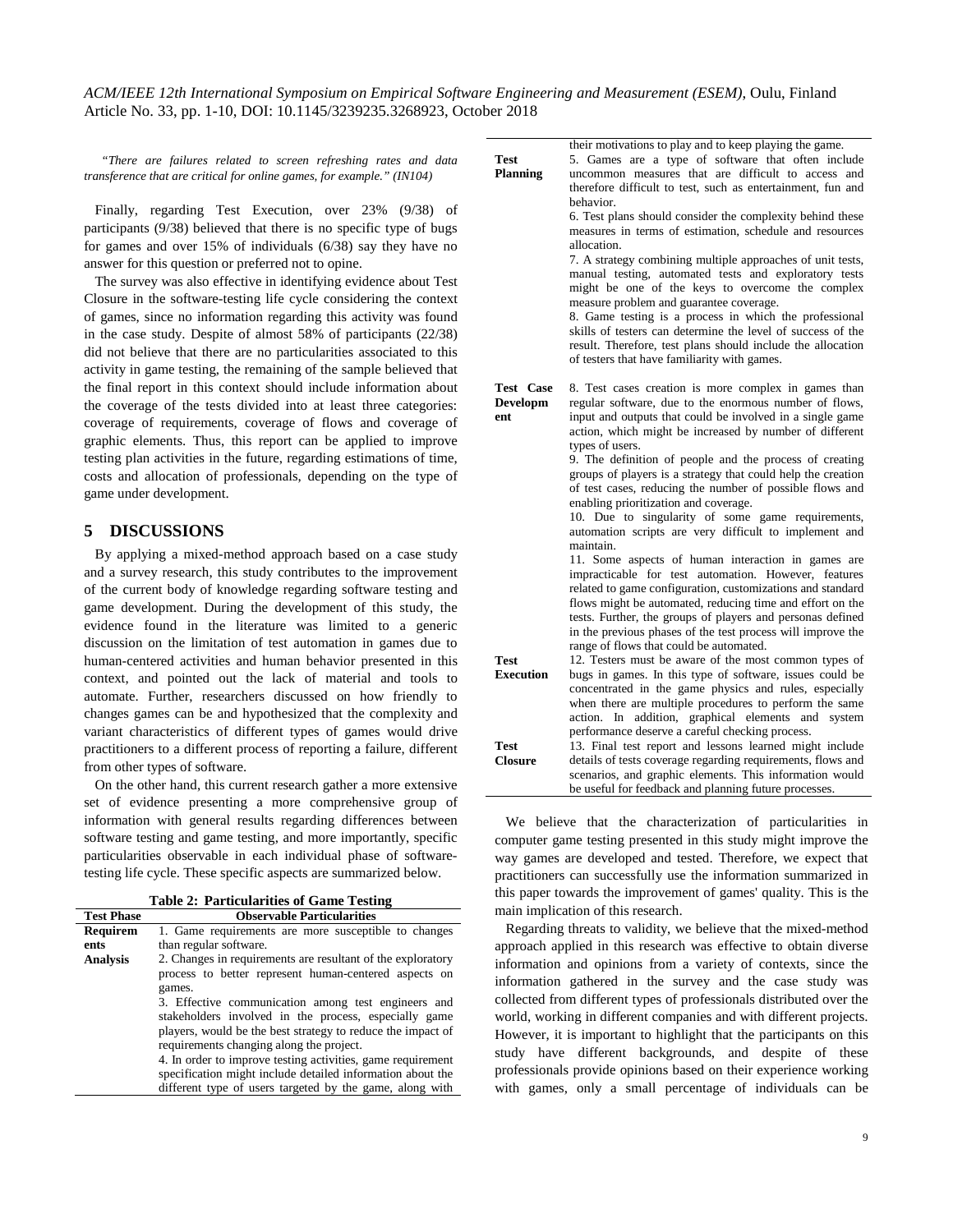characterized as computer game testers. Further, considering validity, the consistency of the survey questionnaire was accessed through a pilot instrument with specialists from the field. Moreover, the data presented in the case study was collected by applying an exhaustive process verifying all the messages posted on online communities and selecting all those that were applied in the context of this research, using a well-defined process based on tested guidelines developed in the context of software engineering. Thus, we believe that the data collected in this study demonstrated good consistency.

# **6 CONCLUSIONS**

Evidences about general differences between testing a regular software and a computer game, together with the observable particularities in the activities of the software-testing life cycle were identified as we applied the mixed-method based on a case study and an opinion survey, summarized using qualitative analysis techniques discussed in this paper. In summary, opinions based on the experience of 111 individuals were used to discuss this theme, contributing with the improvement of software testing in this context and expecting that the raised knowledge will help to increase the quality of computer games.

In general, games differ from regular software due to specific traits related to the complexity of human interactions characteristic in this type of software. Therefore, there are metrics that are difficult to observe and test, such as user behaviors, entertainment and fun, and these aspects might directly impact test activities, such test planning, development of test cases and even test execution. Thus, practitioners should be aware of these differences in order to improve the testing process, and this study is a step forward to this understanding.

#### **7 ACKNOWLEDGMENT**

Fabio Q. B. da Silva holds a research grant from CNPq #314523/2009-0. Cleyton V. C. Magalhães and Ronnie E. S. Santos are PhD students and receive a scholarship from CNPq. We are also very grateful to all participants for dedicating their time and attention to our research.

#### **REFERENCES**

- [1] Connolly, T.M., Boyle, E.A., MacArthur, E., Hainey, T. and Boyle, J.M., 2012. A systematic literature review of empirical evidence on computer games and serious games. Computers & Education, 59(2), pp.661-686.
- [2] Aleem, S., Capretz, L.F. and Ahmed, F., 2016. Critical Success Factors to Improve the Game Development Process from a Developer's Perspective. Journal of Computer Science and Technology, 31(5), pp.925-950.
- [3] Kasurinen, J., Strandén, J.P. and Smolander, K., 2013, April. What do game developers expect from development and design tools?. In Proceedings of the 17th International Conference on Evaluation and Assessment in Software Engineering (pp. 36-41). ACM.
- [4] Kasurinen, J. and Smolander, K., 2014, September. What do game developers test in their products?. In Proceedings of the 8th

ACM/IEEE International Symposium on Empirical Software Engineering and Measurement (p. 1). ACM.

- [5] Murphy-Hill, E., Zimmermann, T. and Nagappan, N., 2014, May. Cowboys, ankle sprains, and keepers of quality: How is video game development different from software development?. In Proceedings of the 36th International Conference on Software Engineering (pp. 1- 11). ACM.
- [6] Lewis, C., Whitehead, J. and Wardrip-Fruin, N., 2010, June. What went wrong: a taxonomy of video game bugs. In Proceedings of the fifth international conference on the foundations of digital games (pp. 108-115). ACM.
- [7] Buhl, C. and Gareeboo, F., 2012. Automated testing: a key factor for success in video game development. Case study and lessons learned. In proceedings of Pacific NW Software Quality Conferences (pp. 1- 15).
- [8] Kasurinen, J. and Smolander, K., 2014, September. What do game developers test in their products?. In Proceedings of the 8th ACM/IEEE International Symposium on Empirical Software Engineering and Measurement (p. 1). ACM.
- [9] Washburn Jr, M., Sathiyanarayanan, P., Nagappan, M., Zimmermann, T. and Bird, C., 2016, May. What went right and what went wrong: an analysis of 155 postmortems from game development. In Proceedings of the 38th International Conference on Software Engineering Companion (pp. 280-289). ACM.
- [10] YIN, R. K. Case study research: design and methods, 3. ed. Thousand Oaks, CA: Sage Publications, 2003.
- [11] EASTERBROOK S.; SINGER J.; STOREY M-A.; DAMIAN D. Selecting Empirical Methods for Software Engineering Research. In: SHULL F. et al. (Edt). Guide to advanced empirical software engineering, Chapter 11. London: Springer-Verlag. 2008.
- [12] RUNESON P.; HÖST, M. Guidelines for conducting and reporting case study research in software engineering. Empirical Software Engineering, v. 14, n. 2, p. 131-164. 2009.
- [13] SEAMAN, C. B.. Qualitative methods in empirical studies of Software Engineering. IEEE Transactions on Software Engineering, 25, 4, 557–572, 1999.
- [14] EISENHARDT, K. M. Building Theories From Case Study Research. The Academy of Management Review, v. 14, n. 4, (Oct., 1989), p. 532-550. 1989.
- [15] MERRIAM, B. S.; TIDELL, E. J. Qualitative Research: A Guide to Design and Implementation. Forth Edition. Jossey-Bass, San Francisco, 2016.
- [16] Begel, A., Bosch, J. and Storey, M.A., 2013. Social networking meets software development: Perspectives from github, msdn, stack exchange, and topcoder. IEEE Software, 30(1), pp.52-66.
- [17] Cartaxo, B., Pinto, G., Ribeiro, D., Kamei, F., Santos, R.E., da Silva, F.Q. and Soares, S., 2017, May. Using Q&A websites as a method for assessing systematic reviews. In Proceedings of the 14th International Conference on Mining Software Repositories (pp. 238- 242). IEEE Press.
- [18] Astle, D. and Durnil, D., 2004. OpenGL-ES game development (game development series). Budapest: Premier Press.
- [19] Furtado, A., Andrade, N., Oliveira, N. and Brasileiro, F., 2013, February. Contributor profiles, their dynamics, and their importance in five Q&A sites. In Proceedings of the 2013 conference on Computer supported cooperative work (pp. 1237-1252). ACM.
- [20] Santos, R.E., Magalhães, C.V. and da Silva, F.Q., Member Checking in Software Engineering Research: Lessons Learned from an Industrial Case Study. International Symposium on Empirical Software Engineering and Measurement, 2017.
- [21] Kitchenham, B. A., & Pfleeger, S. L. (2008). Personal opinion surveys. In Guide to Advanced Empirical software Engineering (pp. 63-92). Springer London.